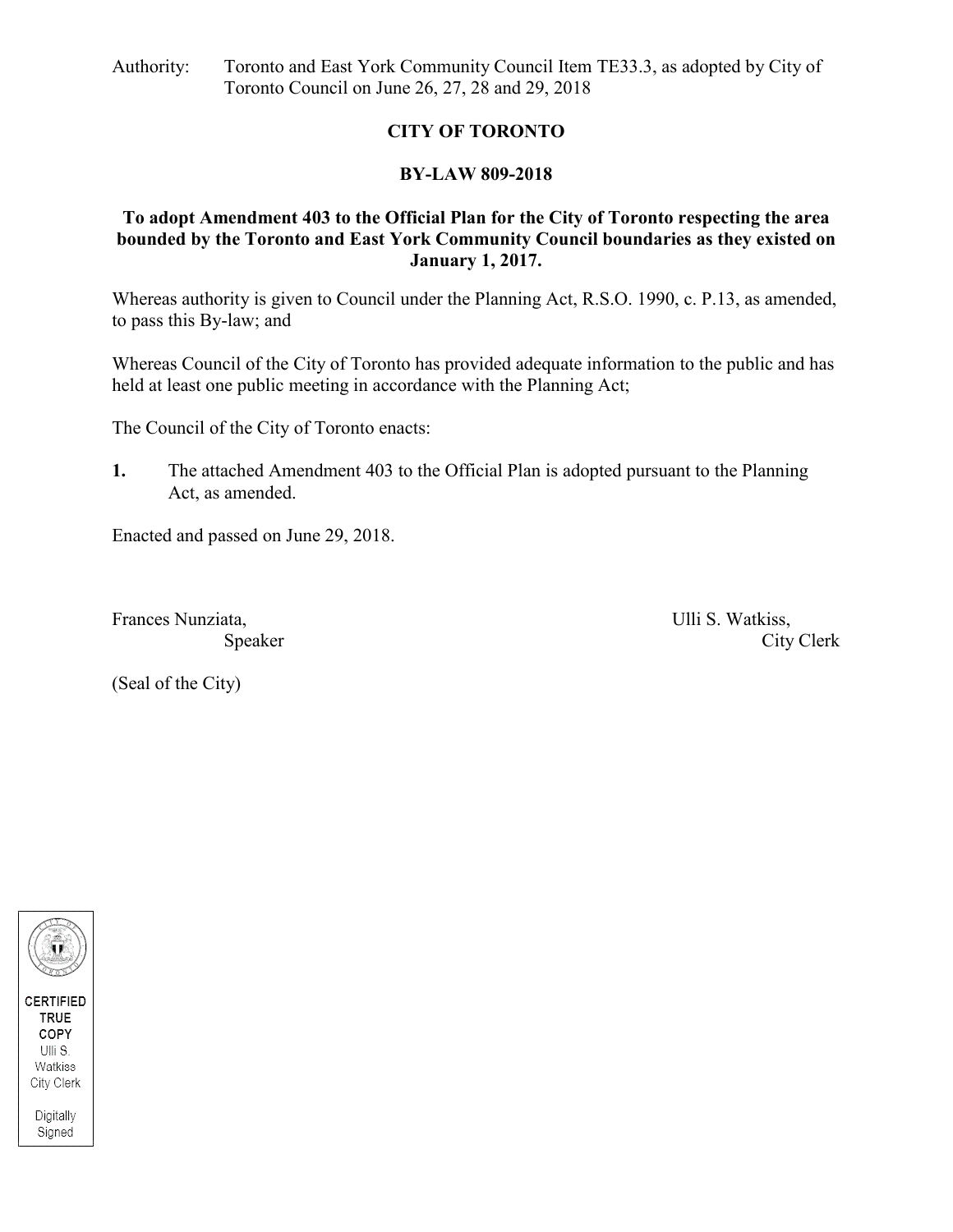# **AMENDMENT 403 TO THE OFFICIAL PLAN**

## **LANDS WITHIN THE BOUNDARIES OF THE TORONTO AND EAST YORK COMMUNITY COUNCIL AS OF JANUARY 1, 2018**

The Official Plan of the City of Toronto is amended as follows:

- 1. Chapter 7, Site and Area Specific Policies, is amended by adding Site and Area Specific Policy No. 546 for lands within the Toronto and East York Community Council Boundaries, as they existed on January 1, 2017, as follows:
- **"546. Laneway Suites within the Toronto and East York Community Council boundaries as they existed on January 1, 2017.**



Laneway Suites are permitted in *Neighbourhoods* that are located within the Site and Area Specific Policy 546 area. Laneway Suites in *Neighbourhoods* within the Site and Area Specific Policy 546 area are subject to the following:

a) For the purposes of this Site and Area Specific Policy, a "Laneway Suite" is defined as a self-contained residential unit, subordinate to a primary dwelling, in which both kitchen and bathroom facilities are provided and located on a lot within an ancillary building adjacent to a public laneway.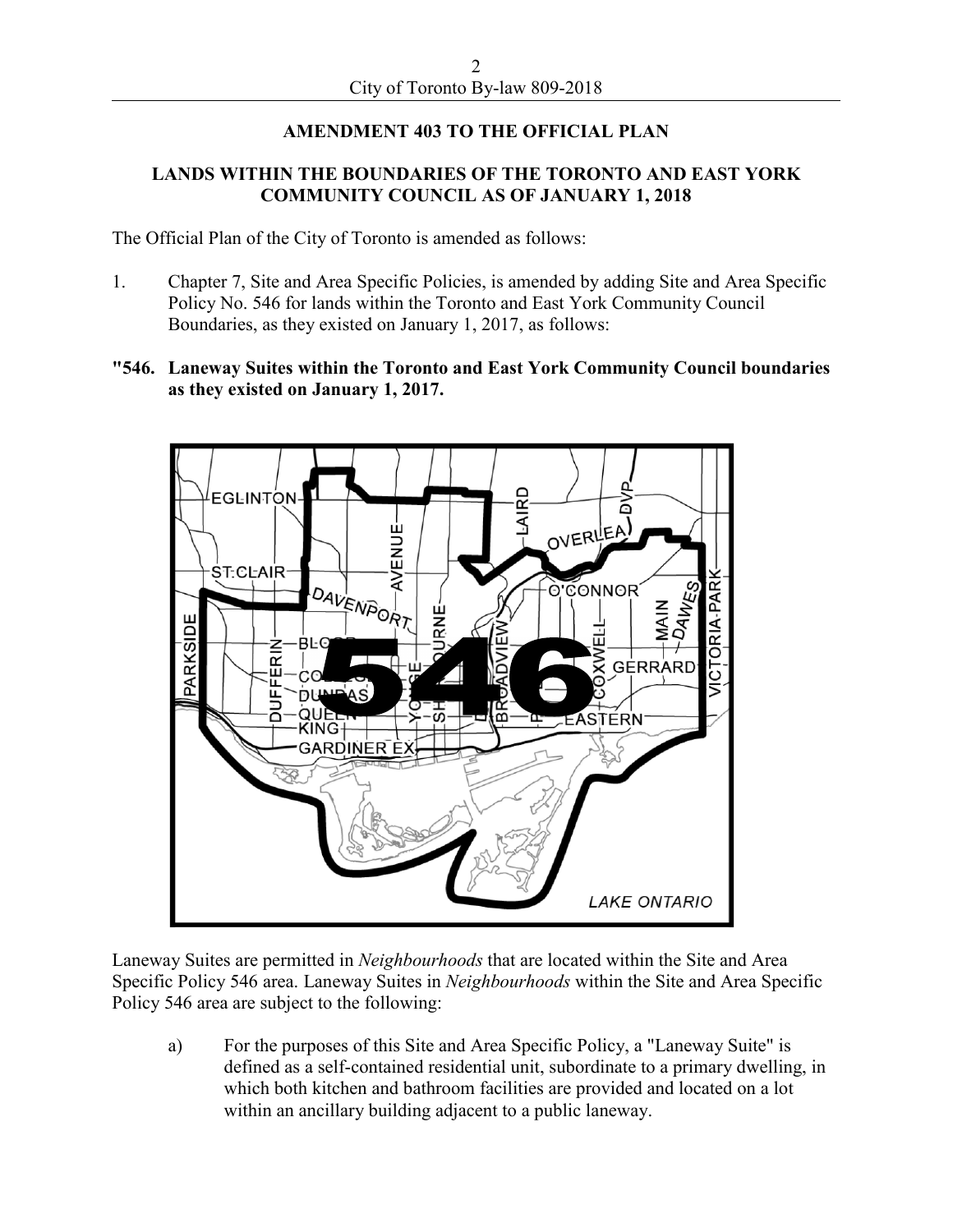- b) Development of Laneway Suites:
	- i. will ensure direct and safe access by meeting fire and emergency service requirements;
	- ii. will limit privacy and overlook issues on adjacent properties;
	- iii. will limit the reduction of soft landscaping on the property;
	- iv. should not result in the injury or removal of a healthy tree protected under Municipal Code Chapter 658 and Chapter 813
	- v. may include accessible design features; and
	- vi. is encouraged to include green roof areas, solar panels and other sustainable building technologies.
- c) A lot with a Laneway Suite may not be required to provide parking.
- d) Where an application is made under Section 45 of the *Planning Act,* as amended in relation to the construction of a Laneway Suite that does not conform to the applicable zoning standards, such application shall be generally consistent with one or more of the following:
	- i. the construction of a suite that meets accessible building standards;
	- ii. the construction of a suite that meets Tier 2 of the Toronto Green Standards;
	- iii. accommodating the laneway suite within an existing ancillary building; and
	- iv. locating a laneway suite to avoid the removal of an existing tree protected under Municipal Code Chapter 658 and Chapter 813.
- e) The proposed division of land under Section 50, 51, or 53 of the *Planning Act*, as amended or the registration of a declaration and description under the *Condominium Act, 1998*, as amended of lots containing a Laneway Suite which would result in a principal dwelling and a Laneway Suite being on two separate lots will not be permitted.
- f) If an application is made for the division of land under Section 50, 51, or 53 of the *Planning Act*, as amended or the registration of a declaration and description under the *Condominium Act, 1998*, as amended, of lots containing a Laneway Suite which would result in a principal dwelling and a Laneway Suite being on two separate lots will not be permitted, such application may only be considered through the submission of a corresponding Zoning By-law Amendment application, and where it is be demonstrated that: